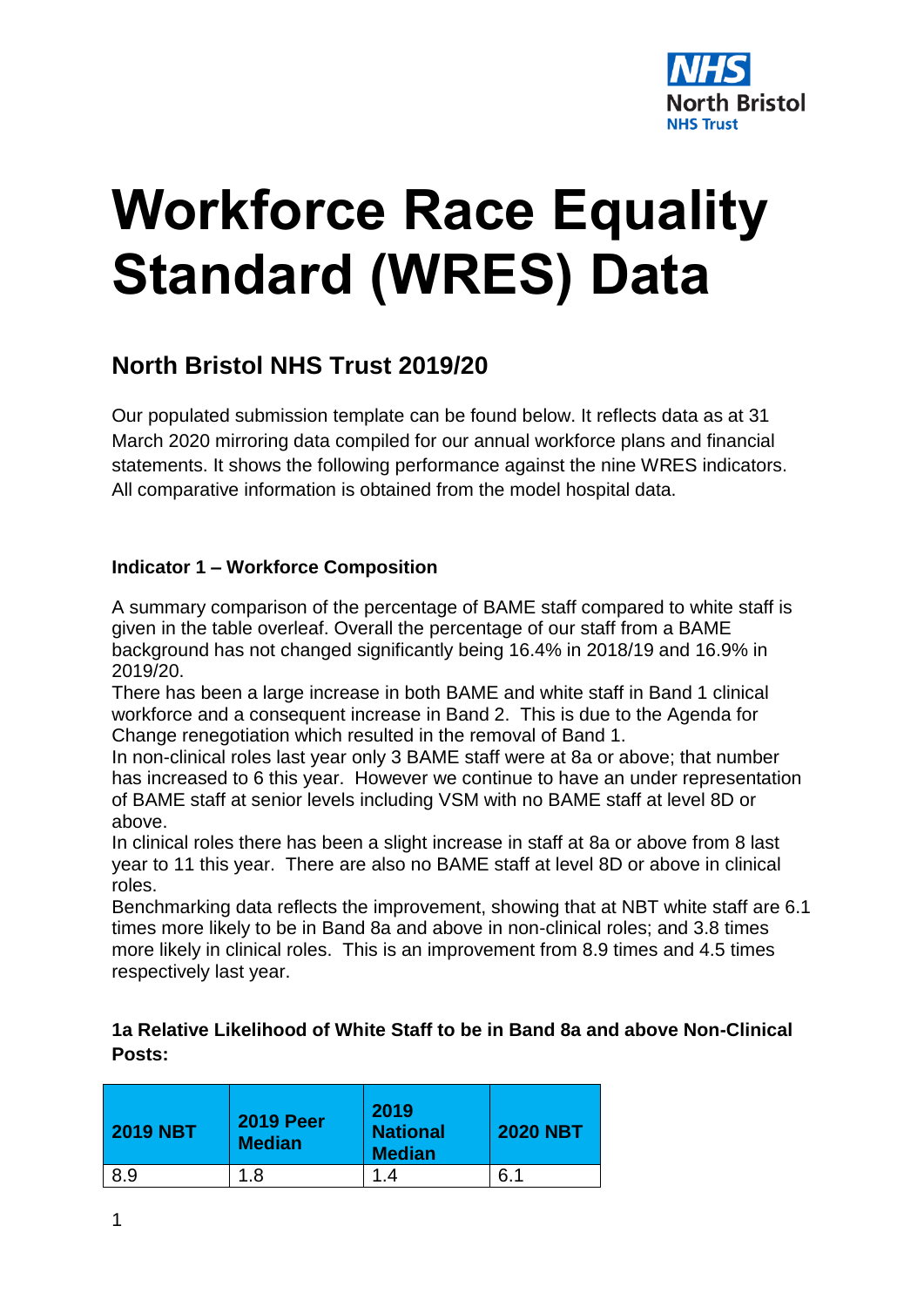

**1b Relative Likelihood of White Staff to be in Band 8a and above Clinical Posts:**

| <b>2019 NBT</b> | <b>2019 Peer</b><br><b>Median</b> | 2019<br><b>National</b><br><b>Median</b> | <b>2020 NBT</b> |  |  |  |
|-----------------|-----------------------------------|------------------------------------------|-----------------|--|--|--|
| 4.5             | 2.8                               | 2.5                                      | 3.8             |  |  |  |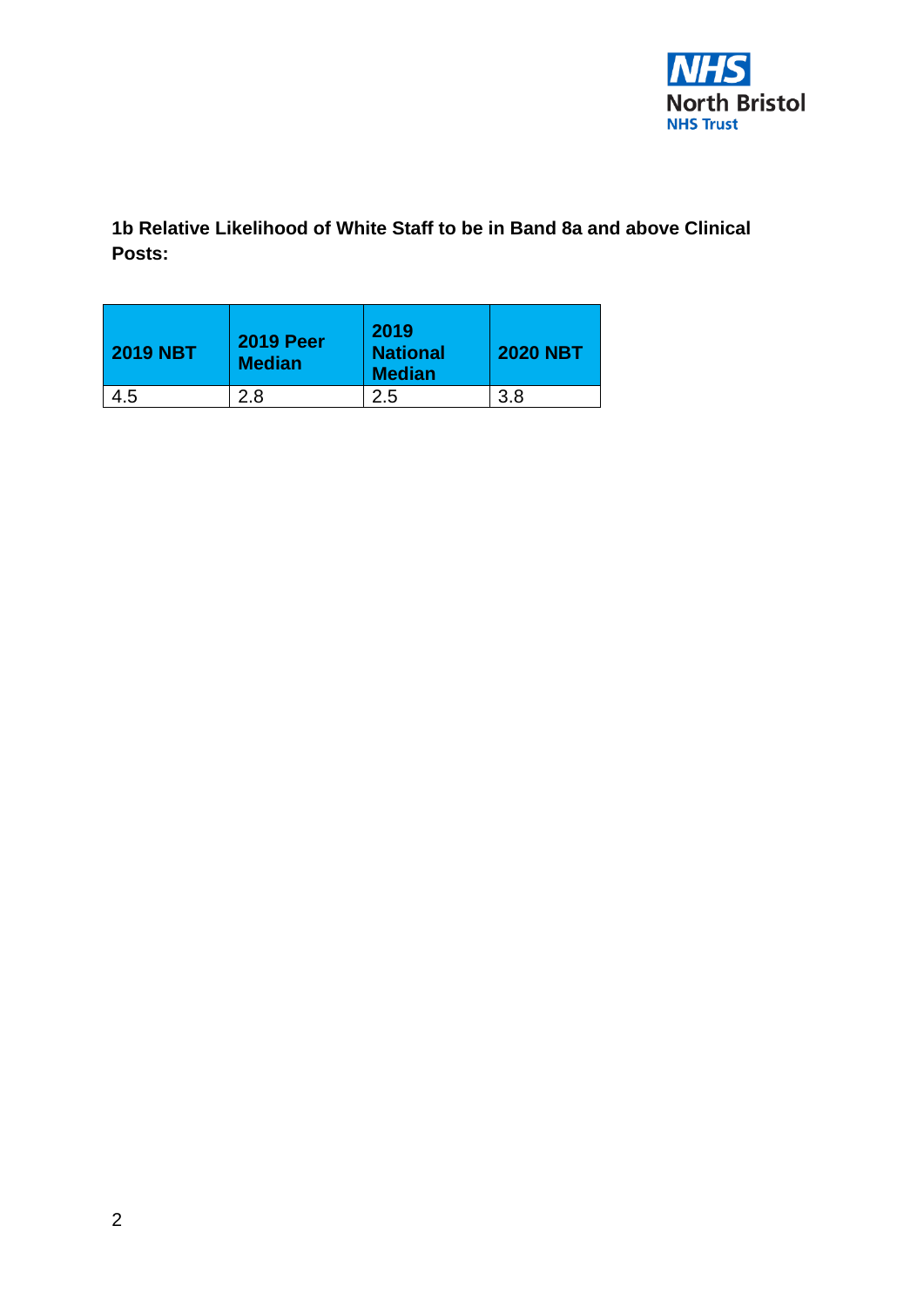

|                          | 2018/19         |                |      |            |                | 2019/20        |                                  |                |                                  |                   |                |            |                  |            |                |            |                      |            |
|--------------------------|-----------------|----------------|------|------------|----------------|----------------|----------------------------------|----------------|----------------------------------|-------------------|----------------|------------|------------------|------------|----------------|------------|----------------------|------------|
|                          |                 | White          |      | <b>BME</b> |                | <b>Unknown</b> |                                  |                | <b>White staff</b>               |                   |                |            | <b>BME</b> staff |            | <b>Unknown</b> |            |                      |            |
| 1a) Non                  |                 |                |      |            |                |                |                                  |                | Change                           | Change            |                |            | Change           | Change     |                |            | <b>Change Change</b> |            |
| clinical                 |                 | $%$ of         |      | % of       |                | $%$ of         |                                  | % of           | from                             | from 18/19        |                | % of       | from             | from 18/19 |                | % of       | from                 | from 18/19 |
| workforce                | No.             | <b>NBT</b>     | No.  | <b>NBT</b> | No.            | <b>NBT</b>     | No.                              | <b>NBT</b>     | 18/19                            | (% of NBT) No.    |                | <b>NBT</b> | 18/19            | (% of NBT) | No.            | <b>NBT</b> | 18/19                | (% of NBT) |
| <b>Band 1</b>            | 53              | 0.63%          | 42   | 0.50%      |                |                | $\mathbf{1}$                     | 0.01%          | $-52$                            | $-0.62%$          | $\mathbf{0}$   |            | $-42$            | $-0.50%$   | $\overline{0}$ |            | $\overline{0}$       | 0.00%      |
| Band 2                   | 744             | 8.82%          | 245  | 2.90%      |                | 14 0.17%       | 810                              | 9.01%          | 66                               | 0.19%             | 287            | 3.19%      | 42               | 0.29%      | 14             | 0.16%      | 0                    | $-0.01%$   |
| Band 3                   | 363             | 4.30%          | 29   | 0.34%      |                | 3 0.04%        | 423                              | 4.71%          | 60                               | 0.40%             | 40             | 0.44%      | 11               | 0.10%      | 8              | 0.09%      | 5                    | 0.05%      |
| Band 4                   | 406             | 4.81%          | 27   | 0.32%      | $\overline{2}$ | 0.02%          | 419                              | 4.66%          | 13                               | $-0.15%$          | 35             | 0.39%      | 8                | 0.07%      | 3              | 0.03%      | $\overline{1}$       | 0.01%      |
| Band 5                   | 135             | 1.60%          |      | 20 0.24%   |                | 3 0.04%        | 136                              | 1.51%          | $\overline{1}$                   | $-0.09%$          | 29             | 0.32%      | 9                | 0.09%      | 3              | 0.03%      | $\overline{0}$       | 0.00%      |
| Band 6                   | 87              | 1.03%          |      | 13 0.15%   |                |                | 93                               | 1.03%          | 6                                | 0.00%             | 13             | 0.14%      | $\mathbf{0}$     | $-0.01%$   |                |            |                      |            |
| Band 7                   | 115             | 1.36%          |      | 0.08%      |                |                | 125                              | 1.39%          | 10                               | 0.03%             | $\bf 8$        | 0.09%      | $\mathbf{1}$     | 0.01%      |                |            |                      |            |
| <b>Band 8A</b>           | 48              | 0.57%          |      | 0.01%      |                |                | 58                               | 0.65%          | 10                               | 0.08%             | $\overline{4}$ | 0.04%      | 3                | 0.03%      |                |            |                      |            |
| <b>Band 8B</b>           | 46              | 0.55%          |      | 0.02%      |                |                | 56                               | 0.62%          | 10                               | 0.08%             | $\mathbf 1$    | 0.01%      | $-1$             | $-0.01%$   | $\mathbf{1}$   | 0.01%      | $\mathbf{1}$         | 0.01%      |
| <b>Band 8C</b>           | 18              | 0.21%          |      |            |                |                | 21                               | 0.23%          | 3                                | 0.02%             | $\mathbf{1}$   | 0.01%      | $\overline{1}$   | 0.01%      |                | 0.01%      | $\mathbf{1}$         | 0.01%      |
| <b>Band 8D</b>           | 12              | 0.14%          |      |            |                |                | 13                               | 0.14%          | $\mathbf{1}$                     | 0.00%             |                |            |                  |            |                | 0.01%      | $\overline{1}$       | 0.01%      |
| Band 9                   | 9               | 0.11%          |      |            |                |                | 16                               | 0.18%          | $\overline{7}$                   | 0.07%             |                |            |                  |            |                |            |                      |            |
| <b>VSM</b>               | 13              | 0.15%          |      |            |                |                | $\overline{7}$                   | 0.08%          | $-6$                             | $-0.08%$          |                |            |                  |            |                |            |                      |            |
| <b>TOTAL</b>             | 2049            |                | 386  |            | 22             |                | 2178                             |                |                                  |                   | 418            |            |                  |            | 31             |            |                      |            |
| 1b) Clinical             |                 |                |      |            |                |                |                                  |                |                                  |                   |                |            |                  |            |                |            |                      |            |
| workforce                |                 |                |      |            |                |                |                                  |                |                                  |                   |                |            |                  |            |                |            |                      |            |
| (non                     |                 |                |      |            |                |                |                                  |                |                                  |                   |                |            |                  |            |                |            |                      |            |
| medical)                 |                 |                |      |            |                |                |                                  |                |                                  |                   |                |            |                  |            |                |            |                      |            |
| <b>Band 1</b>            |                 |                |      |            |                |                |                                  |                |                                  |                   |                |            |                  |            |                |            |                      |            |
| Band 2                   | 540             | 6.40%          | 177  | 2.10%      |                | 11 0.13%       | 546                              | 6.07%          | 6                                | $-0.33%$          | 183            | 2.04%      | 6                | $-0.06%$   | 9              | 0.10%      | $-2$                 | $-0.03%$   |
| Band 3                   | 510             | 6.05%          | 63   | 0.75%      |                | 6 0.07%        | 549                              | 6.11%          | 39                               | 0.06%             | 78             | 0.87%      | 15               | 0.12%      | 11             | 0.12%      | 5                    | 0.05%      |
| Band 4                   | 242             | 2.87%          | 32   | 0.38%      |                | 4 0.05%        | 256                              | 2.85%          | 14                               | $-0.02%$          | 36             | 0.40%      | $\overline{4}$   | 0.02%      | 21             | 0.23%      | 17                   | 0.19%      |
| Band 5                   | 1099            | 13.03%         | 367  | 4.35%      |                | 8 0.09%        | 1104                             | 12.28%         | 5                                | $-0.75%$          | 397            | 4.42%      | 30               | 0.07%      | 46             | 0.51%      | 38                   | 0.42%      |
| Band 6                   | 989             | 11.72%         |      | 115 1.36%  |                | 9 0.11%        |                                  | 1040 11.57%    | 51                               | $-0.16%$          | 141            | 1.57%      | 26               | 0.21%      | 13             | 0.14%      | $\overline{a}$       | 0.04%      |
| Band 7                   | 60 <sup>9</sup> | 7.22%          |      | 30 0.36%   |                | 3 0.04%        | 628                              | 6.99%          | 19                               | $-0.23%$          | 38             | 0.42%      | 8                | 0.07%      | 5              | 0.06%      | $\overline{c}$       | 0.02%      |
| <b>Band 8A</b>           | 139             | 1.65%          | 7    | 0.08%      |                |                | 140                              | 1.56%          | $\mathbf{1}$                     | $-0.09%$          | 9              | 0.10%      | $\overline{2}$   | 0.02%      | 3              | 0.03%      | 3                    | 0.03%      |
| <b>Band 8B</b>           | 19              | 0.23%          |      |            |                |                | 32                               | 0.36%          | 13                               | 0.13%             | $\mathbf 1$    | 0.01%      | $\mathbf{1}$     | 0.01%      |                |            |                      |            |
| <b>Band 8C</b>           | 20              | 0.24%          |      | 1 0.01%    |                |                | 16                               | 0.18%          | $-4$                             | $-0.06%$          | $\mathbf{1}$   | 0.01%      | $\Omega$         | 0.00%      |                |            |                      |            |
| <b>Band 8D</b><br>Band 9 |                 | 0.08%<br>0.04% |      |            |                |                | $\overline{7}$<br>5 <sup>1</sup> | 0.08%<br>0.06% | $\overline{0}$<br>$\overline{2}$ | $-0.01%$<br>0.02% |                |            |                  |            |                |            |                      |            |
| <b>VSM</b>               |                 | 0.02%          |      |            |                |                | $\mathbf{1}$                     | 0.01%          | $-1$                             | $-0.01%$          |                |            |                  |            |                |            |                      |            |
| (Medical)                |                 |                |      |            |                |                |                                  |                |                                  |                   |                |            |                  |            |                |            |                      |            |
| Consultants              | 318             | 3.77%          |      | 94 1.11%   |                | 17 0.20%       | 338                              | 3.76%          |                                  |                   | 105            | 1.17%      | 11               | 0.05%      | 23             | 0.26%      | 6                    | 0.05%      |
| (of which                |                 |                |      |            |                |                |                                  |                |                                  |                   |                |            |                  |            |                |            |                      |            |
| senior                   | 8               | 0.09%          |      | 2 0.02%    |                |                | 6                                | 0.07%          |                                  |                   | $\mathbf{1}$   | 0.01%      | $-1$             | $-0.01%$   |                |            |                      |            |
| Non-                     |                 |                |      |            |                |                |                                  |                |                                  |                   |                |            |                  |            |                |            |                      |            |
| consultant               | 34              | 0.40%          |      | 17 0.20%   |                | 1 0.01%        | 34                               | 0.38%          |                                  |                   | 18             | 0.20%      | $\mathbf{1}$     | 0.00%      |                |            |                      |            |
| <b>Trainee</b>           | 296             | 3.51%          |      | 46 0.55%   |                | 4 0.05%        | 294                              | 3.27%          |                                  |                   | 53             | 0.59%      | $\overline{7}$   | 0.04%      | 14             | 0.16%      | 10                   | 0.11%      |
| Other                    | 78              | 0.92%          | 44   | 0.52%      |                | 7 0.08%        | 109                              | 1.21%          |                                  |                   | 42             | 0.47%      | $-2$             | $-0.05%$   | 10             | 0.11%      | 3                    | 0.03%      |
| <b>TOTAL</b>             | 4913            |                | 995  |            | 70             |                | 5105                             |                |                                  |                   | 1103           |            |                  |            | 155            |            |                      |            |
| <b>TOTAL</b>             | 6962            |                | 1381 |            | 92             |                | 7283                             |                |                                  |                   | 1521           |            |                  |            | 186            |            |                      |            |

#### **Indicator 2**

#### **Relative likelihood of BAME staff being appointed from shortlisting.**

NBT White staff were 1.5 times more likely than BAME staff to be appointed from shortlisting in 2019/20 compared to 1.3 times in 2018/19. This is a fall back following significant improvement last year which warrants closer investigation and will be done as part of the recruitment review highlighted as an outcome of the BAME listening sessions. However whilst the position has deteriorated and white staff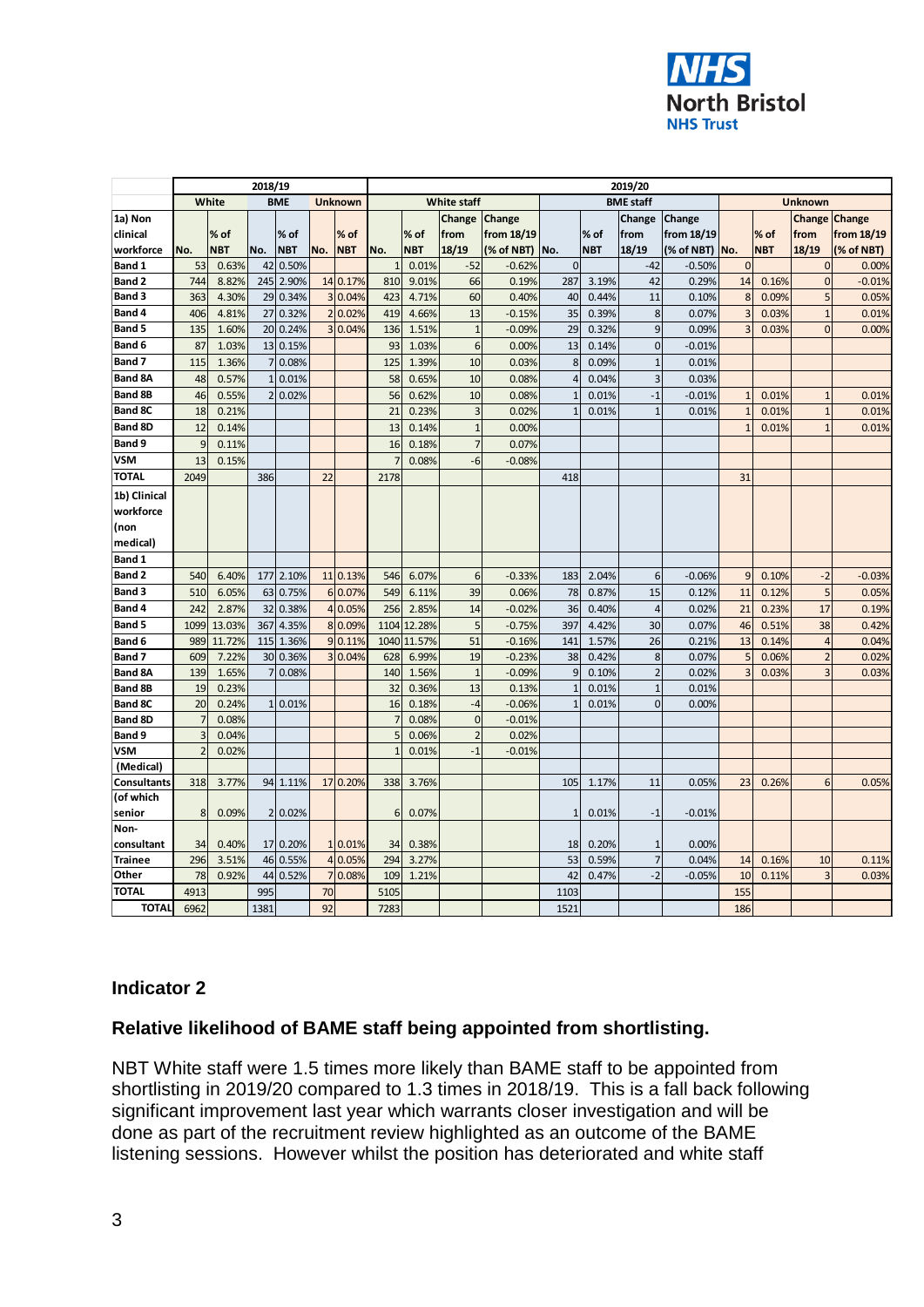

continue to be more likely to be appointed; NBT is in line with the peer trust median (1.5) and last year's national median (1.57).

| <b>2019 NBT</b> | <b>2019 Peer</b><br><b>Median</b> | 2019<br><b>National</b><br><b>Median</b>        | <b>2020 NBT</b> |  |  |
|-----------------|-----------------------------------|-------------------------------------------------|-----------------|--|--|
| 1.3             | 1.5                               | <b>Not</b><br>Available<br>$(1.57)$ in<br>2018) | 1.5             |  |  |

#### **Indicator 3**

#### **Relative likelihood of BAME staff entering into a formal disciplinary process.**

NBT BAME staff are 1.8 times more likely to enter into a formal disciplinary process in 2019/20 compared to 3.9 times more likely in 2018/19, which shows a significant improvement for this indicator. However BAME staff are now almost twice as likely to be disciplined as white staff and this means that NBT remains an outlier compared to our peer group median (1.3 times more likely) and the national average (1.4 times more likely).

| <b>2019 NBT</b> | <b>2019 Peer</b><br><b>Median</b> | 2019<br><b>National</b><br><b>Median</b>   | <b>2020 NBT</b> |  |  |
|-----------------|-----------------------------------|--------------------------------------------|-----------------|--|--|
| 3.9             | 1.3                               | <b>Not</b><br>Available<br>$(1.4$ in 2018) | 1.8             |  |  |

#### **Indicator 4**

Relative likelihood of BAME staff accessing non-mandatory training and CPD.

We have not been asked to report this figure this year.

#### **Indicators 5 to 8**

2019 National Staff Survey Results

The table below summarises the results for indicators 5 to 8 that are taken directly from the 2019 staff survey results (data collected November 2019). They show that: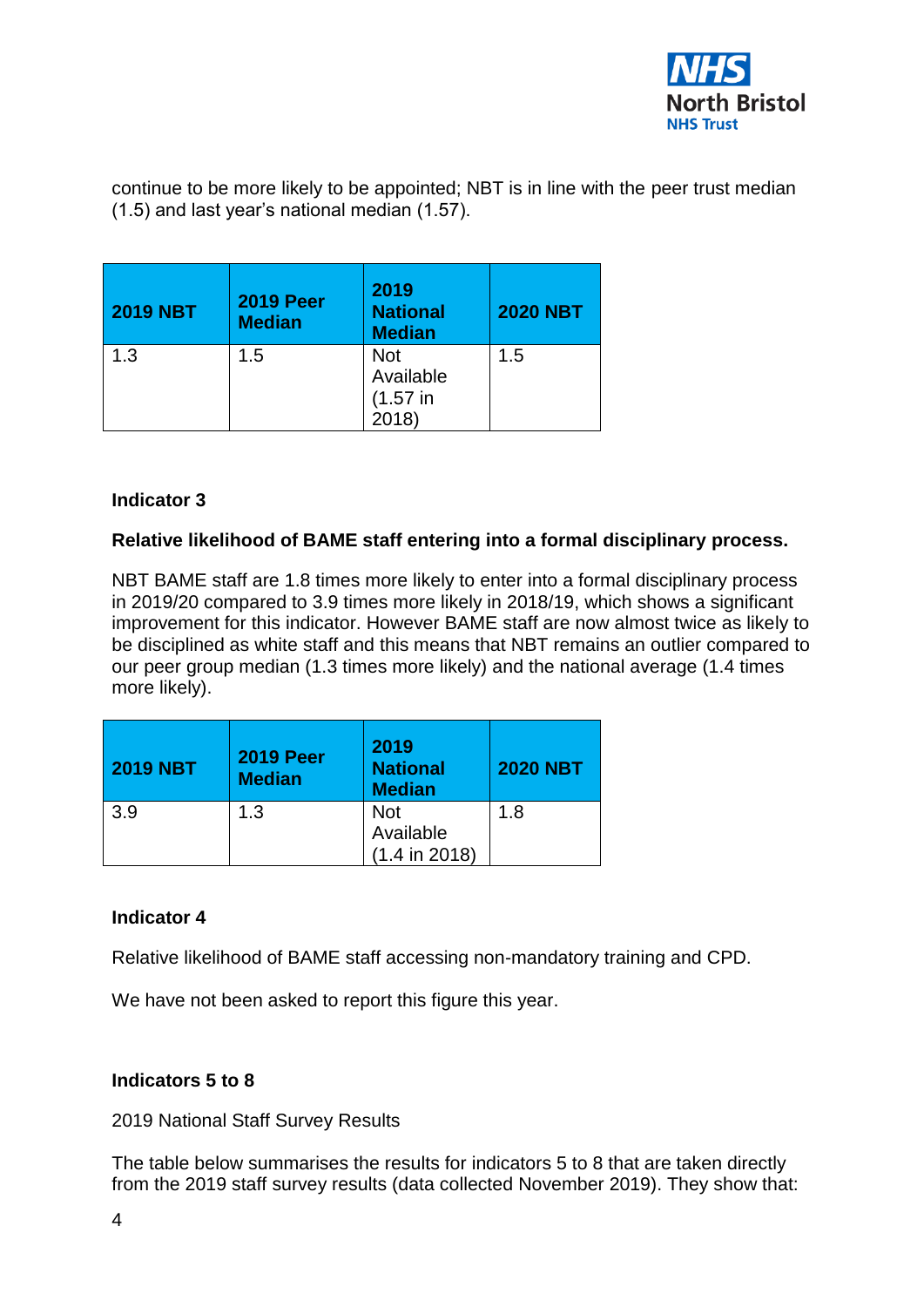

- BAME and white staff are now equally likely to experience harassment, bullying or abuse from patients following an increase in BAME staff experiencing this.
- BAME and white staff both saw an improvement in experience of harassment from colleagues, career progression, and discrimination from managers. The improvements were particularly significant for BAME staff.
- Overall BAME staff are slightly more likely to experience bullying by colleagues.
- Despite improvements from last year, overall BAME staff are significantly more likely than white staff to believe that career progression is unequal, and to experience discrimination at work from a manager.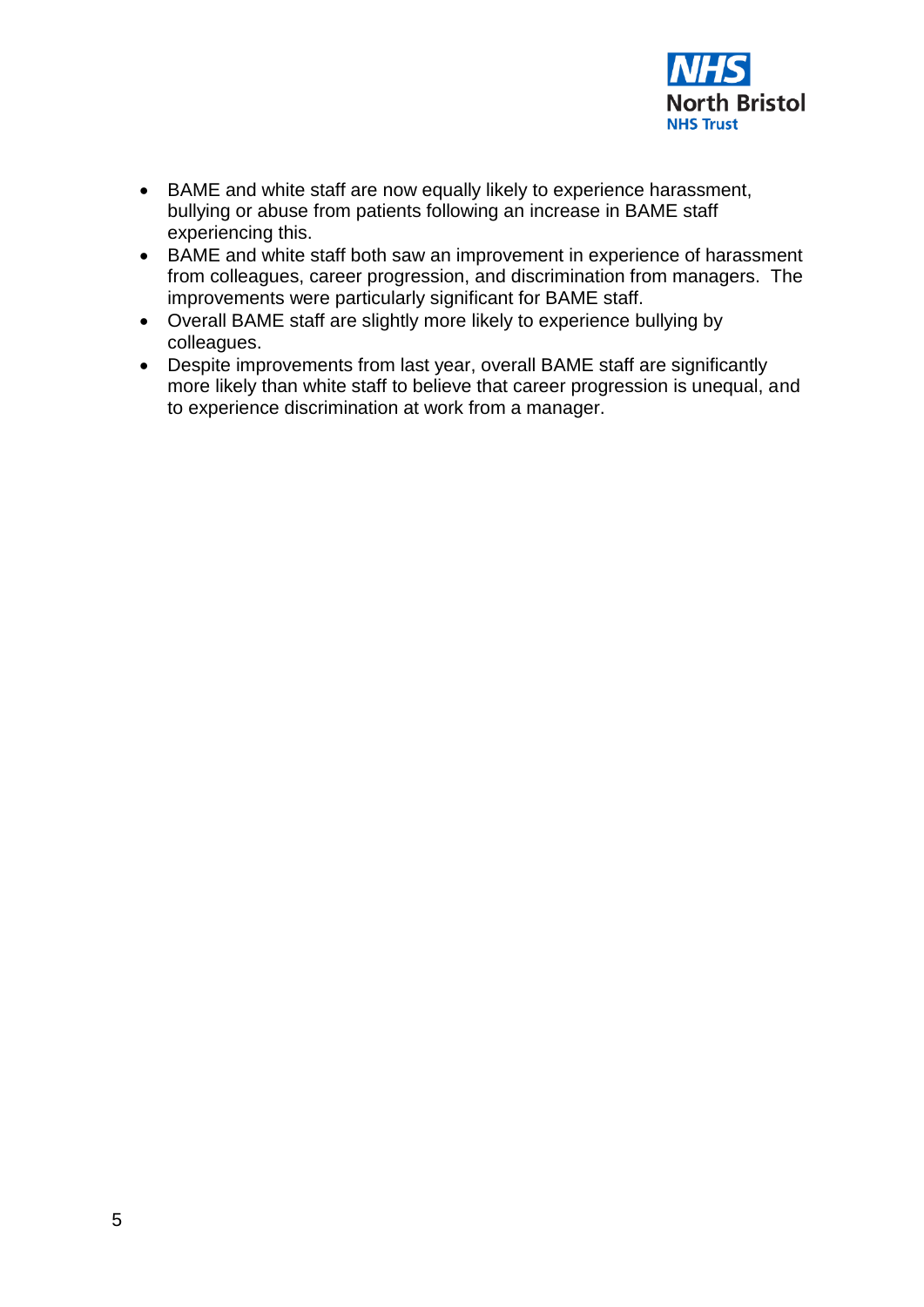

| Indicato<br>r  |                                                                                                                                                      | 201<br>8   | 2018            | 2019                | 2019            | %<br>Chang<br>е   | $\%$<br>Chang<br>е | National<br>Benchmar<br>k (all staff) |
|----------------|------------------------------------------------------------------------------------------------------------------------------------------------------|------------|-----------------|---------------------|-----------------|-------------------|--------------------|---------------------------------------|
|                |                                                                                                                                                      | Whi<br>te  | <b>BAM</b><br>E | Whit<br>$\mathbf e$ | <b>BAM</b><br>E | White             | <b>BAME</b>        | %                                     |
| 5              | Percentage<br>of staff<br>experiencing<br>harassment,<br>bullying or<br>abuse from<br>patients,<br>relatives or<br>staff in the<br>last 12<br>months | 27<br>%    | 24%             | 27%                 | 27%             | 0%<br>(same)      | $+3%$<br>(worse    | 27%                                   |
| 6              | Percentage<br>of staff<br>experiencing<br>harassment,<br>bullying or<br>abuse from<br>staff                                                          | 20<br>%    | 23%             | 19%                 | 20%             | $-1%$<br>(better) | $-3%$<br>(better)  | 19%                                   |
| $\overline{7}$ | Percentage<br>believing the<br><b>Trust</b><br>provides<br>equal<br>opportunities<br>for career<br>progression<br>or promotion                       | 86<br>$\%$ | 64%             | 88%                 | 68%             | $+2%$<br>(better) | $+4%$<br>(better)  | 85%                                   |
| 8              | Percentage<br>of staff<br>personally<br>experiencing<br>discrimination<br>at work from<br>a manager                                                  | 7%         | 17%             | 6%                  | 12%             | $-1%$<br>(better) | $-5%$<br>(better)  | 7%                                    |

### **Indicator 9**

Percentage difference between the BAME make up of Boards' voting membership and its overall workforce as at 31 March 2020.